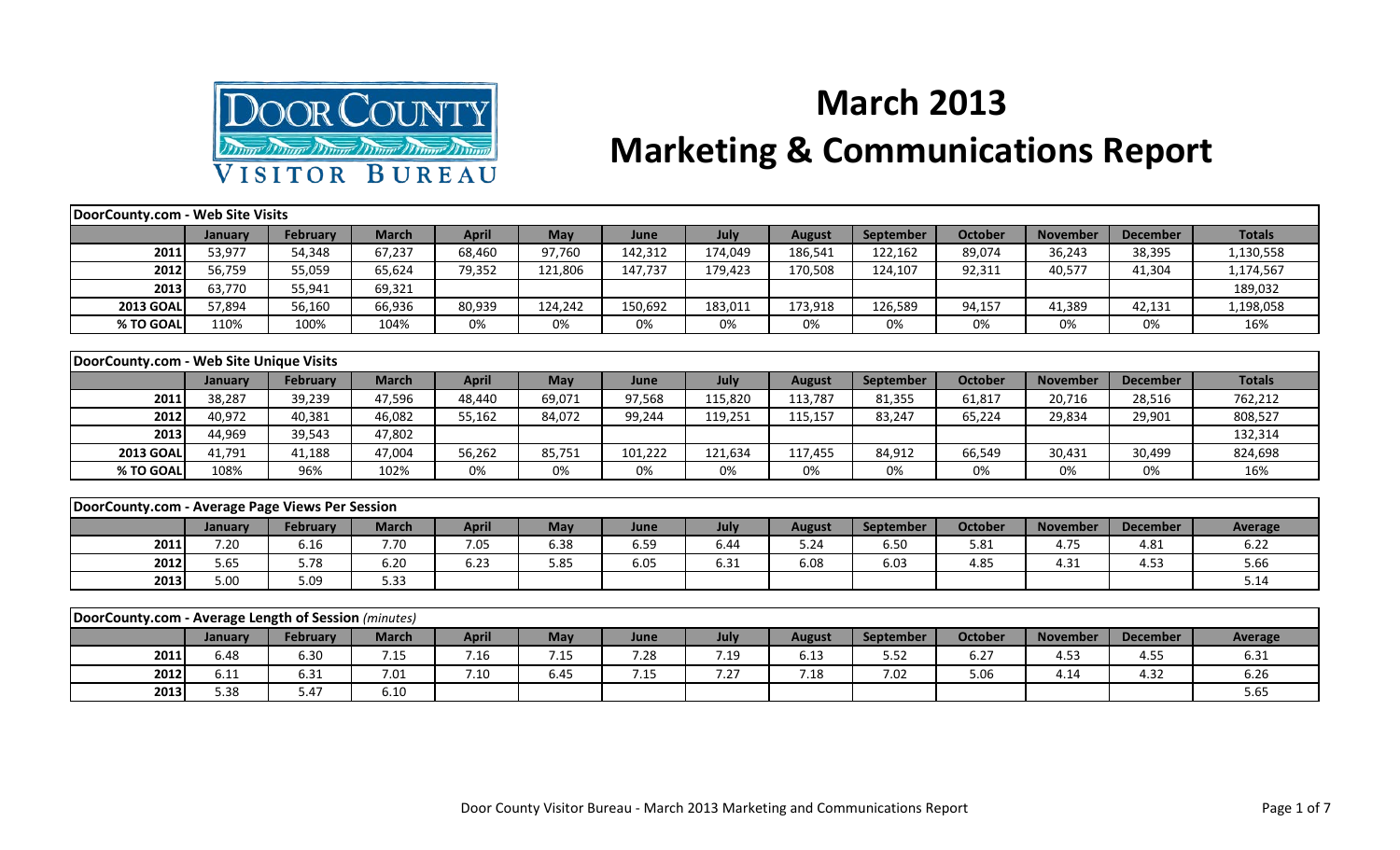| DoorCounty.com - Mobile Web Site Useage                     |                |                 |              | (mobile site went live in July, 2011) |                            |                                                      |         |               |           |                            |                                     |                 |               |
|-------------------------------------------------------------|----------------|-----------------|--------------|---------------------------------------|----------------------------|------------------------------------------------------|---------|---------------|-----------|----------------------------|-------------------------------------|-----------------|---------------|
|                                                             | January        | <b>February</b> | <b>March</b> | <b>April</b>                          | May                        | June                                                 | July    | <b>August</b> | September | <b>October</b>             | <b>November</b>                     | <b>December</b> | <b>Totals</b> |
| 2011                                                        | n/a            | n/a             | n/a          | n/a                                   | n/a                        | n/a                                                  | 16,092  | 16,889        | 11,716    | 9,582                      | 3,478                               | 4,309           | 62,066        |
| 2012                                                        | 7,014          | 6,861           | 9,092        | 11,831                                | 20,398                     | 27,585                                               | 37,251  | 33,290        | 25,185    | 18,002                     | 8,146                               | 9,681           | 214,336       |
| 2013                                                        | 15,219         | 13,336          | 16,952       |                                       |                            |                                                      |         |               |           |                            |                                     |                 | 45,507        |
|                                                             |                |                 |              |                                       |                            |                                                      |         |               |           |                            |                                     |                 |               |
| DoorCounty.com - Top Ten Most Requested Pages for the Month |                |                 |              |                                       |                            |                                                      |         |               |           |                            |                                     |                 |               |
| 1) Home Page                                                |                |                 |              |                                       | 5) / events                |                                                      |         |               |           |                            | 9) /plan-your-trip/visitor-guide    |                 |               |
| 2) /where-to-stay                                           |                |                 |              |                                       |                            | 6) /where-to-stay/pets-allowed                       |         |               |           |                            | 10) /plan-your-trip/interactive-map |                 |               |
| 3) /what-to-do                                              |                |                 |              |                                       | 7) /plan-your-trip         |                                                      |         |               |           |                            |                                     |                 |               |
| 4) /where-to-stay/waterfront                                |                |                 |              |                                       | 8) /where-to-dine          |                                                      |         |               |           |                            |                                     |                 |               |
|                                                             |                |                 |              |                                       |                            |                                                      |         |               |           |                            |                                     |                 |               |
| DoorCounty.com - Top Ten Sources                            |                |                 |              |                                       |                            |                                                      |         |               |           |                            |                                     |                 |               |
| 1) google/organic                                           |                |                 |              |                                       | 5) yahoo / organic         |                                                      |         |               |           | 9) m.facebook.com/referral |                                     |                 |               |
| $2)$ (direct) / (none)                                      |                |                 |              |                                       | 6) google/cpc              |                                                      |         |               |           |                            | 10) travelwisconsin.com/referral    |                 |               |
| 3) bing/organic                                             |                |                 |              |                                       | 7) facebook.com/referral   |                                                      |         |               |           |                            |                                     |                 |               |
| 4) DoorCounty/Email                                         |                |                 |              |                                       | 8) doorcounty.com/referral |                                                      |         |               |           |                            |                                     |                 |               |
|                                                             |                |                 |              |                                       |                            |                                                      |         |               |           |                            |                                     |                 |               |
| Social Media: Facebook                                      |                |                 |              |                                       |                            |                                                      |         |               |           |                            |                                     |                 |               |
| <b>Impressions</b>                                          | January        | <b>February</b> | <b>March</b> | <b>April</b>                          | May                        | June                                                 | July    | <b>August</b> | September | <b>October</b>             | <b>November</b>                     | <b>December</b> | <b>Totals</b> |
| 2011                                                        | n/a            | n/a             | n/a          | n/a                                   | n/a                        | n/a                                                  | n/a     | 286,488       | 245,032   | 191,854                    | 4,113,378                           | 4,248,343       | 9,085,095     |
| 2012                                                        | 191,394        | 198,686         | 198,684      | 163,672                               | 215,057                    | 218,996                                              | 219,603 | 233,092       | 211,142   | 174,245                    | 825,198                             | 1,156,708       | 4,006,477     |
| 2013                                                        | 705,864        | 438,515         | 508,267      |                                       |                            |                                                      |         |               |           |                            |                                     |                 | 1,652,646     |
| <b>Post Views</b>                                           | January        | <b>February</b> | <b>March</b> | <b>April</b>                          | May                        | June                                                 | July    | <b>August</b> | September | <b>October</b>             | <b>November</b>                     | <b>December</b> | <b>Totals</b> |
| 2011                                                        | 199,521        | 193,298         | 178,586      | 114,181                               | 163,650                    | 219,700                                              | 168,839 | 172,648       | 45,020    | 40,769                     | 1,089,150                           | 960,516         | 3,545,878     |
| 2012                                                        | 42,566         | 44,999          | 52,921       | 46,245                                | 41,652                     | 47,465                                               | 61,081  | 75,506        | 63,265    | 45,846                     | 213,729                             | 324,232         | 1,059,507     |
| 2013                                                        | 201,757        | 153,573         | 235,988      |                                       |                            |                                                      |         |               |           |                            |                                     |                 | 591,318       |
| <b>Page Views</b>                                           | January        | <b>February</b> | <b>March</b> | <b>April</b>                          | May                        | June                                                 | July    | <b>August</b> | September | <b>October</b>             | <b>November</b>                     | <b>December</b> | <b>Totals</b> |
| 2011                                                        | 763            | 1,430           | 1,627        | 827                                   | 1,035                      | n/a                                                  | 730     | 4,761         | 2,823     | 2,155                      | 2,640                               | 1,403           | 20,194        |
| 2012                                                        | 2,485          | 3,072           | 2,377        | 1,735                                 | 2,383                      | 2,542                                                | 1,382   | 1,227         | 1,222     | 2,312                      | 3,948                               | 2,432           | 27,117        |
| 2013                                                        | 3,372          | 2,134           | 3,474        |                                       |                            |                                                      |         |               |           |                            |                                     |                 | 8,980         |
| "Talking about this"                                        | <b>January</b> | <b>February</b> | <b>March</b> | <b>April</b>                          | May                        | June                                                 | July    | <b>August</b> | September | <b>October</b>             | <b>November</b>                     | <b>December</b> | <b>Totals</b> |
| 2011                                                        | n/a            | n/a             | n/a          | n/a                                   | n/a                        | n/a                                                  | 111     | 1,370         | 802       | 481                        | 1,121                               | 417             | 4,302         |
| 2012                                                        | 1,228          | 848             | 617          | 400                                   | 736                        | 694                                                  | 656     | 1,612         | 2,187     | 2,575                      | 8,622                               | 6,402           | 26,577        |
| 2013                                                        | 10,392         | 7,919           | 8,284        |                                       |                            |                                                      |         |               |           |                            |                                     |                 | 26,595        |
|                                                             |                |                 |              |                                       |                            | (July 2011 "Talking about this" Data from 7/19-7/31) |         |               |           |                            |                                     |                 |               |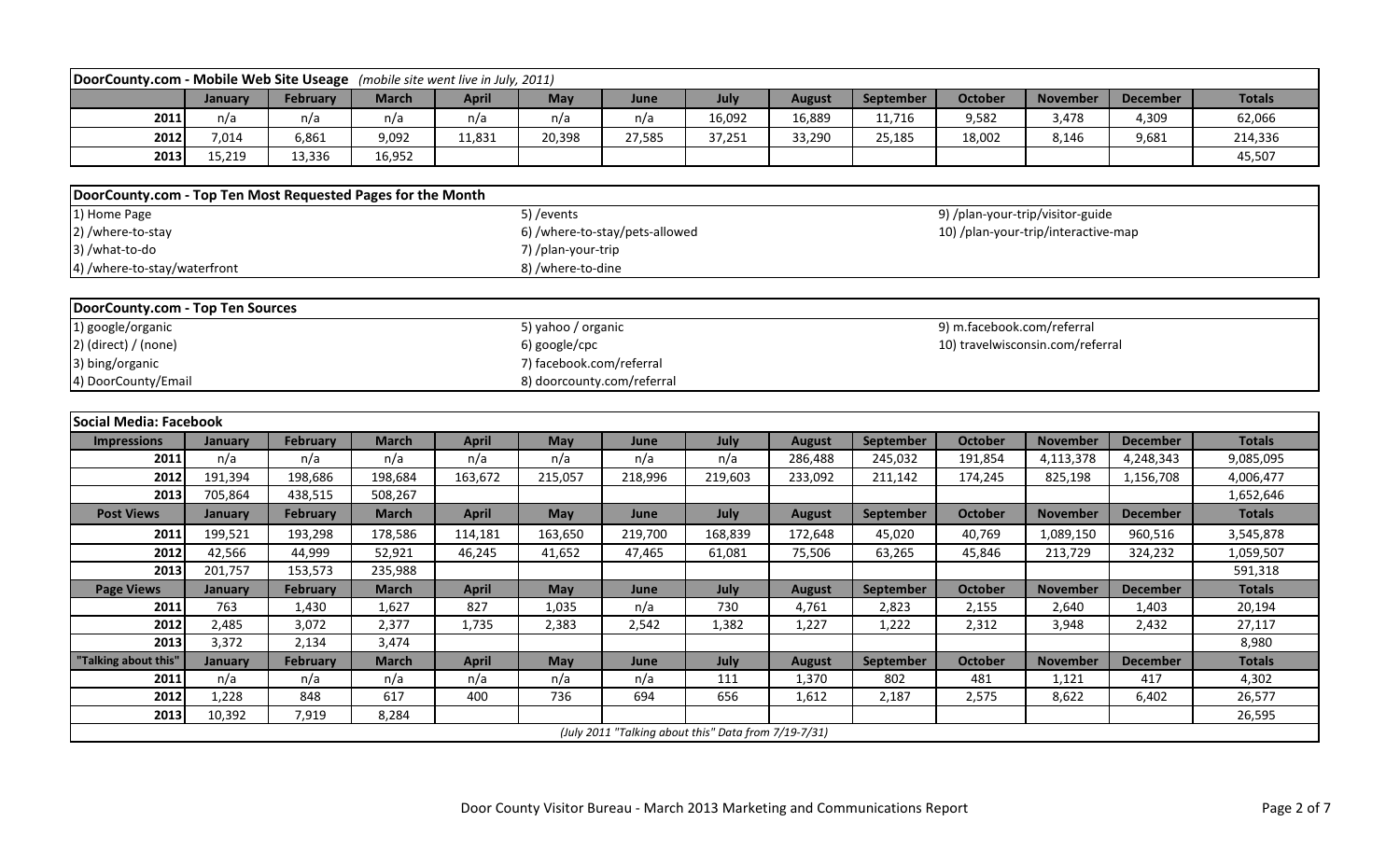| <b>Social Media: Twitter Followers</b>                               |         |                                                                                        |              |              |         |         |         |               |           |                             |                 |                 |                        |
|----------------------------------------------------------------------|---------|----------------------------------------------------------------------------------------|--------------|--------------|---------|---------|---------|---------------|-----------|-----------------------------|-----------------|-----------------|------------------------|
|                                                                      | January | <b>February</b>                                                                        | <b>March</b> | <b>April</b> | May     | June    | July    | <b>August</b> | September | <b>October</b>              | <b>November</b> | <b>December</b> | <b>Annual % Growth</b> |
| 2011                                                                 | 785     | 825                                                                                    | 813          | 901          | 955     | 1,002   | 1,034   | 1,094         | 1,123     | 1,207                       | 1,238           | 1,271           | 62%                    |
| 2012                                                                 | 1,352   | 1,392                                                                                  | 1,430        | 1,427        | 1,514   | 1,559   | 1,625   | 1,668         | 1,702     | 1,764                       | 1,795           | 1,833           | 36%                    |
| 2013                                                                 | 1,833   | 1,975                                                                                  | 2,032        |              |         |         |         |               |           |                             |                 |                 |                        |
|                                                                      |         |                                                                                        |              |              |         |         |         |               |           |                             |                 |                 |                        |
| Social Media: Blog Page Views                                        |         |                                                                                        |              |              |         |         |         |               |           |                             |                 |                 |                        |
|                                                                      | January | February                                                                               | <b>March</b> | <b>April</b> | May     | June    | July    | <b>August</b> | September | <b>October</b>              | <b>November</b> | <b>December</b> | <b>Totals</b>          |
| 2011                                                                 | 290     | 139                                                                                    | 184          | 98           | 373     | 777     | 1,044   | 1,177         | 1,146     | 775                         | 466             | 630             | 7,099                  |
| 2012                                                                 | 831     | 816                                                                                    | 584          | 495          | 673     | 788     | 1,143   | 1,003         | 619       | 632                         | 358             | 336             | 8,278                  |
| 2012                                                                 | 337*    | 1,107                                                                                  | 2,238        |              |         |         |         |               |           |                             |                 |                 | 3,682                  |
|                                                                      |         | *In February 2013 the Insider Expert blog views replaced the former staff blog numbers |              |              |         |         |         |               |           |                             |                 |                 |                        |
|                                                                      |         |                                                                                        |              |              |         |         |         |               |           |                             |                 |                 |                        |
| <b>Explore The Door Video Travel Show Activity (views/downloads)</b> |         |                                                                                        |              |              |         |         |         |               |           |                             |                 |                 |                        |
|                                                                      | January | <b>February</b>                                                                        | <b>March</b> | <b>April</b> | May     | June    | July    | <b>August</b> | September | <b>October</b>              | <b>November</b> | <b>December</b> | <b>Totals</b>          |
| 2011                                                                 | 7,042   | 5,958                                                                                  | 7,755        | 8,587        | 10,468  | 18,005  | 21,511  | 18,525        | 12,014    | 9,532                       | 4,558           | 5,460           | 129,415                |
| 2012                                                                 | 6,558   | 5,606                                                                                  | 7,296        | 7,315        | 10,554  | 13,237  | 17,945  | 13,338        | 9,224     | 7,172                       | 4,293           | 4,180           | 106,718                |
| 2013                                                                 | 6,334   | 5,378                                                                                  | 6,134        |              |         |         |         |               |           |                             |                 |                 | 17,846                 |
|                                                                      |         |                                                                                        |              |              |         |         |         |               |           |                             |                 |                 |                        |
| <b>Pay-Per-Click Results</b>                                         |         |                                                                                        |              |              |         |         |         |               |           |                             |                 |                 |                        |
|                                                                      | January | February                                                                               | <b>March</b> | <b>April</b> | May     | June    | July    | <b>August</b> | September | <b>October</b>              | <b>November</b> | <b>December</b> | <b>Totals</b>          |
| 2011                                                                 | 4,504   | 4,443                                                                                  | 4,606        | 7,998        | 8,431   | 8,513   | 8,139   | 8,194         | 8,254     | 7,125                       | 4,954           | 5,423           | 80,584                 |
| 2012                                                                 |         | 2012 program started in April                                                          |              | 4,419        | 5,573   | 6,411   | 6,453   | 4,845         | 5,718     | 4,906                       | 3,321           | 3,882           | 45,528                 |
|                                                                      |         | 2013 2013 Program started in March                                                     | 3,222        |              |         |         |         |               |           |                             |                 |                 | 3,222                  |
|                                                                      |         |                                                                                        |              |              |         |         |         |               |           |                             |                 |                 |                        |
| Door County E-Newsletter - Number of E-Mails Sent                    |         |                                                                                        |              |              |         |         |         |               |           |                             |                 |                 |                        |
|                                                                      | January | <b>February</b>                                                                        | <b>March</b> | <b>April</b> | May     | June    | July    | <b>August</b> | September | <b>October</b>              | <b>November</b> | <b>December</b> | <b>Totals</b>          |
| 2011                                                                 | 515,962 | 595,083                                                                                | 510,210      | 504,288      | 583,245 | 493,554 | 485,410 | 477,504       | 463,342   | 461,517                     | $\Omega$        | 450,877         | 5,540,992              |
| 2012                                                                 | 437,876 | 429,892                                                                                | 422,016      | 416,363      | 423,591 | 431,349 | 429,697 | 424,671       | 216,240*  | 411,531                     | 195,130         | 330,394         | 4,568,750              |
| 2013                                                                 | 326,396 | 321,595                                                                                | 319,699      |              |         |         |         |               |           |                             |                 |                 | 967,690                |
|                                                                      |         |                                                                                        |              |              |         |         |         |               |           | *Remail happened in October |                 |                 |                        |
|                                                                      |         |                                                                                        |              |              |         |         |         |               |           |                             |                 |                 |                        |
| Door County E-Newsletter - Open Rates                                |         |                                                                                        |              |              |         |         |         |               |           |                             |                 |                 |                        |
|                                                                      | January | February                                                                               | <b>March</b> | <b>April</b> | May     | June    | July    | <b>August</b> | September | <b>October</b>              | <b>November</b> | <b>December</b> | Average                |
| 2011                                                                 | 14.52%  | 9.00%                                                                                  | 13.16%       | 12.08%       | 11.00%  | 14.35%  | 15.72%  | 17.13%        | 15.00%    | 12.68%                      | 0.00%           | 12.90%          | 12.30%                 |
| 2012                                                                 | 16.67%  | 12.70%                                                                                 | 14.10%       | 17.20%       | 19.90%  | 13.30%  | 15.40%  | 17.20%        | 17.90%    | 16.90%                      | 15.80%          | 15.50%          | 16.05%                 |
| 2013                                                                 | 19.90%  | 20.60%                                                                                 | 20.00%       |              |         |         |         |               |           |                             |                 |                 | 20.17%                 |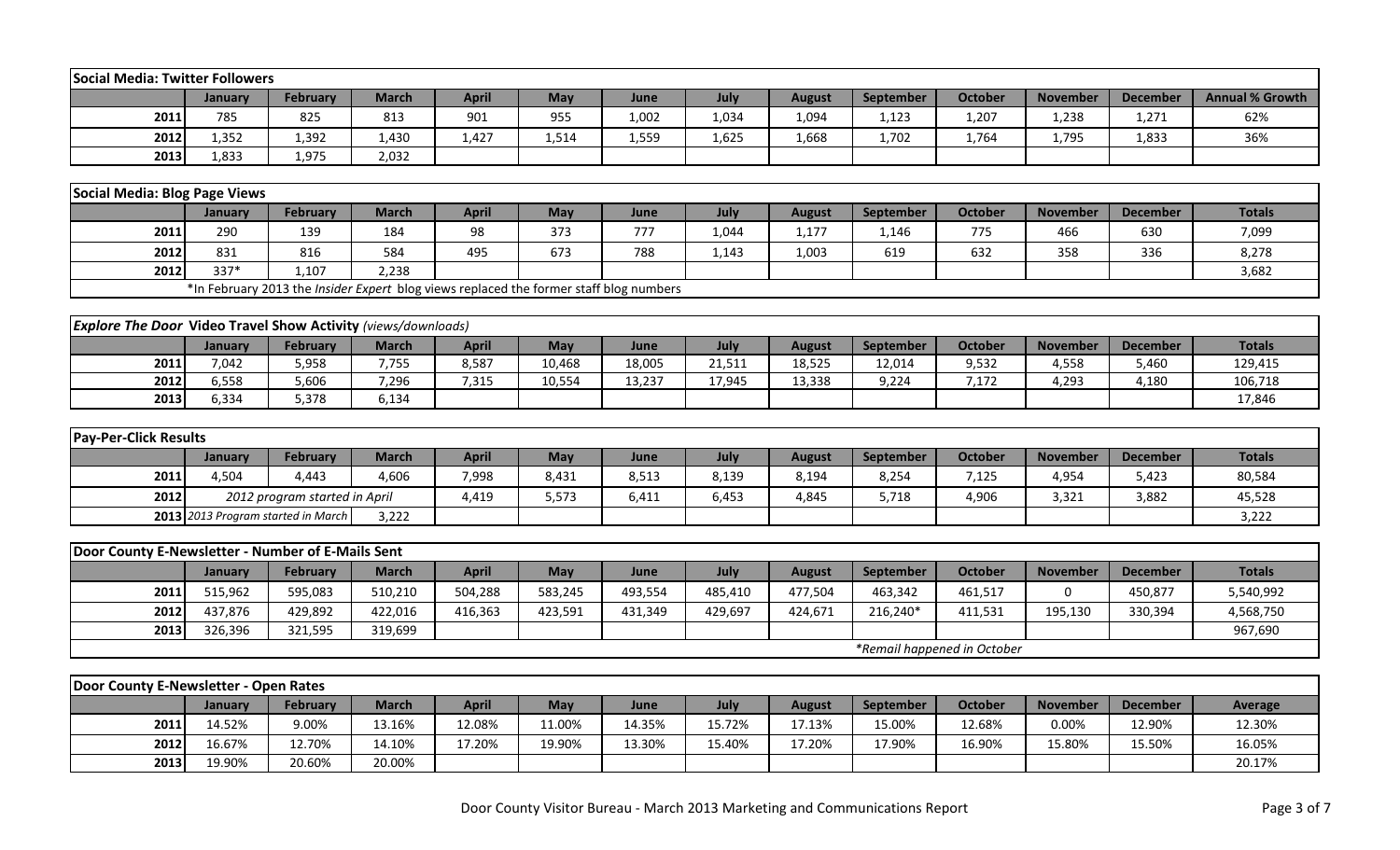| Door County E-Newsletter - Click Thru's |         |                 |              |       |            |       |       |               |                  |                |                 |                 |         |
|-----------------------------------------|---------|-----------------|--------------|-------|------------|-------|-------|---------------|------------------|----------------|-----------------|-----------------|---------|
|                                         | Januarv | <b>February</b> | <b>March</b> | April | <b>May</b> | June  | July  | <b>August</b> | <b>September</b> | <b>October</b> | <b>November</b> | <b>December</b> | Average |
| 2011                                    | 3.55%   | 15.20%          | 3.19%        | 4.31% | 18.00%     | 2.94% | 3.82% | 3.73%         | 3.15%            | 2.48%          | 0.00%           | 2.16%           | 5.21%   |
| 2012                                    | 3.86%   | 2.80%           | 2.00%        | 2.10% | 2.80%      | 1.60% | 2.10% | 1.70%         | 2.30%            | 1.70%          | 2.00%           | 1.30%           | 2.19%   |
| 2013                                    | 2.80%   | 2.70%           | 2.70%        |       |            |       |       |               |                  |                |                 |                 | 2.73%   |

| <b>Advertising - Programs &amp; Campaigns</b> |                             |                 |              |                                     |              |                                    |       |               |                  |                                                                                |                 |          |  |
|-----------------------------------------------|-----------------------------|-----------------|--------------|-------------------------------------|--------------|------------------------------------|-------|---------------|------------------|--------------------------------------------------------------------------------|-----------------|----------|--|
|                                               | <b>January</b>              | <b>February</b> | <b>March</b> | April                               | Mav          | June                               | July  | <b>August</b> | <b>September</b> | October                                                                        | <b>November</b> | December |  |
|                                               | $2011$ Image/NOR            | <b>NOR</b>      |              | NOR/Image   Image/FOB*   Image/FOB* |              | Image/LGBT                         | Image |               |                  | Image/SDSDC Image/SDSDC Image/SDSDC                                            | HHN*            | Image    |  |
|                                               | $2012$ Image/NOR            | <b>NOR</b>      | Image        | $Image/FOB*$                        | $Image/FOB*$ |                                    |       |               |                  | Image/LGBT   Image/LGBT   Image/LGBT   Im/LGBT/SDSD   Image/SDSD   Im/HHN/LGBT |                 |          |  |
|                                               | $2013$ Image/LGBT           | <b>NOR</b>      | Image/LGBT   |                                     |              |                                    |       |               |                  |                                                                                |                 |          |  |
|                                               | *FOB = Festival of Blossoms |                 |              | **KSD = Kingdom So Delicious        |              | ***HHN = Holidays and Holly Nights |       |               |                  | **** NOR = Nature of Romance *****SDSDC = So Delicious. So Door County.        |                 |          |  |

| <b>Advertising - Gross Impressions</b> |                |           |              |              |           |           |            |               |                  |           |                 |                 |              |
|----------------------------------------|----------------|-----------|--------------|--------------|-----------|-----------|------------|---------------|------------------|-----------|-----------------|-----------------|--------------|
|                                        | <b>January</b> | February  | <b>March</b> | <b>April</b> | May       | June      | July       | <b>August</b> | <b>September</b> | October   | <b>November</b> | <b>December</b> | <b>Total</b> |
| 2011                                   | .,266,927      | 1,646,702 | 457,746      | 2,599,887    | 2,968,615 | 5,147,328 | 3,936,575  | 15,763,868    | 4,112,438        | 5,509,009 | 4,133,881       | 4,422,281       | 51,965,257   |
| 2012                                   | 603,196        | 322,727   | 7,058        | 922,717      | 6,653,500 | 7,246,016 | 12,858,131 | 2,690,628     | 1,982,372        | 501,418   | 1,648,347       | $\sim$ $\sim$   | 35,436,195   |
| 2013                                   | 106,273        | 480,182   | 123,101      |              |           |           |            |               |                  |           |                 |                 | 709,556      |

| Advertising - Media Placed 2013 |         |          |              |              |            |      |      |               |                  |         |                 |                 |              |
|---------------------------------|---------|----------|--------------|--------------|------------|------|------|---------------|------------------|---------|-----------------|-----------------|--------------|
|                                 | January | February | <b>March</b> | <b>April</b> | <b>May</b> | June | July | <b>August</b> | <b>September</b> | October | <b>November</b> | <b>December</b> | <b>Total</b> |
| <b>Total Paid</b>               | \$868   | \$838    | \$2,926      |              |            |      |      |               |                  |         |                 |                 | \$4,632      |
| Co-Op Dollars                   | \$868   | \$838    | \$838        |              |            |      |      |               |                  |         |                 |                 | \$2,544      |
| <b>Barter Dollars</b>           | \$2,312 | \$3,690  | \$3,312      |              |            |      |      |               |                  |         |                 |                 | \$9,314      |
| <b>Unpaid Dollars</b>           | \$0     | \$0      |              |              |            |      |      |               |                  |         |                 |                 | \$0          |

| <b>Media Marketing Program - Impressions</b> |                 |           |              |              |            |           |            |               |            |           |                 |                 |               |
|----------------------------------------------|-----------------|-----------|--------------|--------------|------------|-----------|------------|---------------|------------|-----------|-----------------|-----------------|---------------|
|                                              | <b>January</b>  | February  | <b>March</b> | <b>April</b> | May        | June      | July       | <b>August</b> | September  | October   | <b>November</b> | <b>December</b> | <b>Totals</b> |
| 2011                                         | 1,187,039       | 647,731   | 531,435      | 1,478,634    | 257,400    | 301,217   | 18,973,348 | 9,517,655     | 15,249,379 | 1,327,037 | 4,659,189       | 606,261         | 54,736,325    |
|                                              | 2012 23,227,492 | 850,742   | 17,200,525   | 10,142,348   | 13,876,785 | 3,979,061 | 1,379,279  | 1,762,561     | 8,028,122  | 3,258,160 | 968,968         | 9,884,333       | 94,558,376    |
| 2013                                         | 1,670,178       | 8,638,771 | 10,208,354   |              |            |           |            |               |            |           |                 |                 | 20,517,303    |
| <b>2013 GOAL</b>                             | 4.195.874       | 468,431   | 3,666,928    | 3,931,077    | 4,782,243  | 852.706   | 13,383,052 | 3,478,312     | 5,437,680  | 3,465,164 | 2,291,450       | 3,785,881       | 49,738,798    |
| % TO GOAL                                    | 40%             | 1844%     | 278%         | 0%           | 0%         | 0%        | 0%         | 0%            | 0%         | 0%        | 0%              | 0%              | 41%           |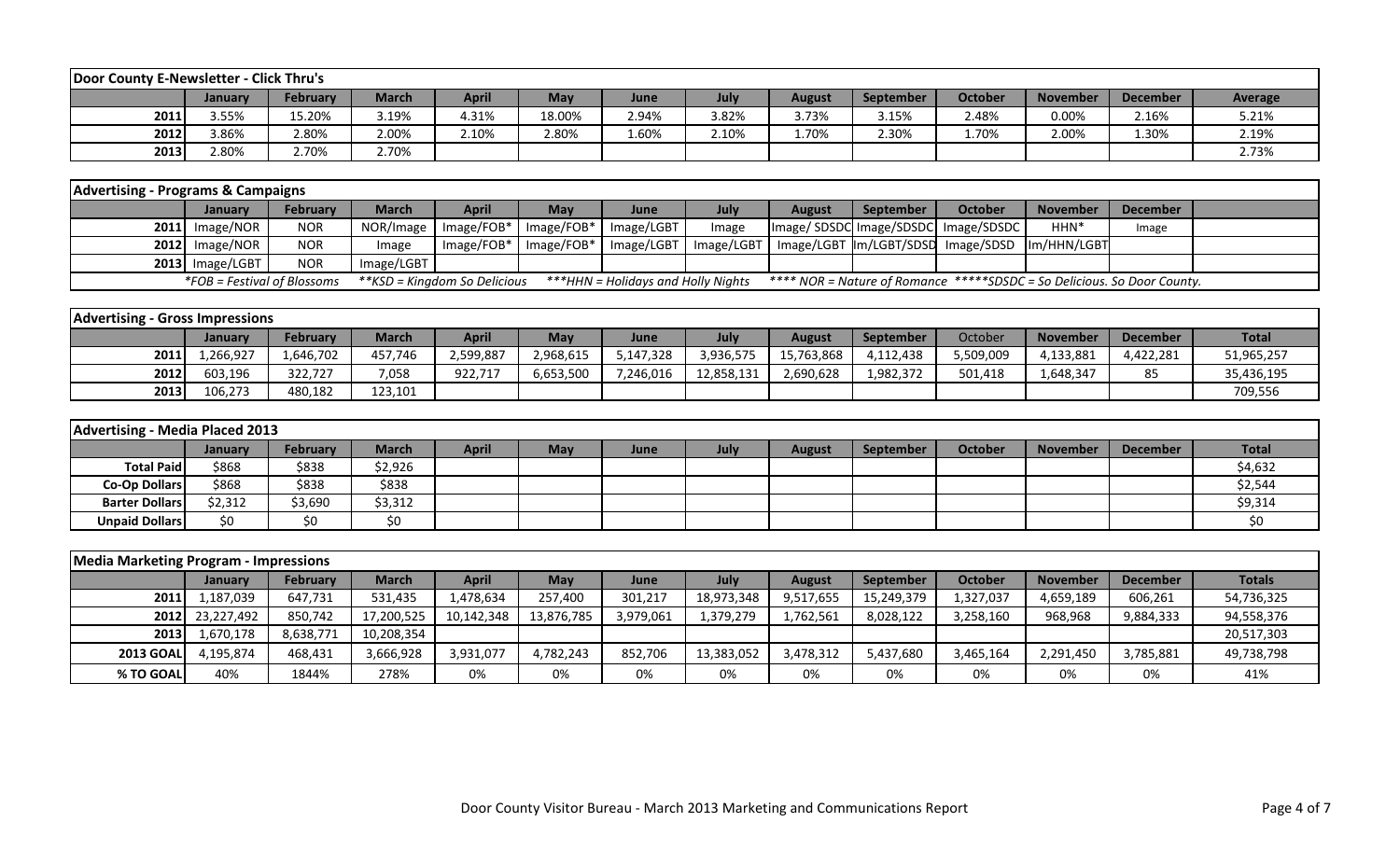| <b>Media Marketing Program - Ad Value Equivalency</b> |             |                 |                  |              |             |             |                         |                  |                  |                |                         |                 |               |
|-------------------------------------------------------|-------------|-----------------|------------------|--------------|-------------|-------------|-------------------------|------------------|------------------|----------------|-------------------------|-----------------|---------------|
|                                                       | January     | <b>February</b> | <b>March</b>     | <b>April</b> | May         | June        | July                    | <b>August</b>    | September        | <b>October</b> | <b>November</b>         | <b>December</b> | <b>Totals</b> |
| 2011                                                  | \$74,363    | \$58,692        | \$77,286         | \$50,035     | \$8,777     | \$38,525    | \$31,993                | \$103,217        | \$231,817        | \$57,846       | \$94,313                | \$55,145        | \$882,009     |
| 2012                                                  | \$794,635   | \$38,569        | \$1,066,547      | \$824,094    | \$182,636   | \$35,195    | \$16,126                | \$79,036         | \$20,382         | \$77,307       | \$57,513                | \$24,852        | \$3,216,892   |
| 2013                                                  | \$13,829    | \$50,527        | \$25,621         |              |             |             |                         |                  |                  |                |                         |                 | \$89,977      |
|                                                       |             |                 |                  |              |             |             |                         |                  |                  |                |                         |                 |               |
| <b>Media Marketing Program - Visiting Journalists</b> |             |                 |                  |              |             |             |                         |                  |                  |                |                         |                 |               |
|                                                       | January     | February        | <b>March</b>     | <b>April</b> | May         | June        | July                    | <b>August</b>    | September        | <b>October</b> | <b>November</b>         | <b>December</b> | <b>Totals</b> |
| 2011                                                  | $\mathbf 0$ | 13              | $\mathbf 0$      | 0            | 13          | 14          | $\mathbf{1}$            | 0                | 16               | 18             | $\overline{\mathbf{1}}$ | 0               | 76            |
| 2012                                                  | $\mathbf 0$ | 16              | $\mathbf 0$      | $\pmb{0}$    | 13          | 17          | $\mathbf 0$             | $\boldsymbol{0}$ | 11               | 15             | 0                       | $\mathbf 0$     | 72            |
| 2013                                                  | $\mathbf 0$ | 11              | $\mathbf 0$      |              |             |             |                         |                  |                  |                |                         |                 | 11            |
| <b>2013 GOAL</b>                                      |             | 13              |                  |              | 13          | 18          | $\overline{\mathbf{4}}$ | $\overline{4}$   | $\overline{4}$   | 14             |                         |                 | 70            |
| % TO GOAL                                             |             | 85%             |                  |              | 0%          | 0%          | 0%                      | 0%               | 0%               | 0%             |                         |                 | 16%           |
|                                                       |             |                 |                  |              |             |             |                         |                  |                  |                |                         |                 |               |
| Media Monitoring - Publicity Value (Cision)           |             |                 |                  |              |             |             |                         |                  |                  |                |                         |                 |               |
|                                                       | January     | February        | <b>March</b>     | <b>April</b> | May         | June        | July                    | <b>August</b>    | September        | October        | <b>November</b>         | <b>December</b> | <b>Totals</b> |
| 2011                                                  | \$359,058   | \$94,993        | \$71,452         | \$188,681    | \$1,034,872 | \$428,164   | \$539,777               | \$322,635        | \$421,804        | \$663,977      | \$137,523               | \$242,033       | \$4,504,969   |
| 2012                                                  | \$117,144   | \$106,820       | \$204,457        | \$771,613    | \$837,503   | \$1,096,446 | \$972,965               | \$842,856        | \$731,837        | \$640,980      | \$186,762               | \$96,484        | \$6,605,868   |
| 2013                                                  | \$157,614   | \$237,975       | \$480,537        |              |             |             |                         |                  |                  |                |                         |                 | \$876,127     |
|                                                       |             |                 |                  |              |             |             |                         |                  |                  |                |                         |                 |               |
| <b>Group Tour Contacts</b>                            |             |                 |                  |              |             |             |                         |                  |                  |                |                         |                 |               |
|                                                       | January     | February        | <b>March</b>     | <b>April</b> | May         | June        | July                    | <b>August</b>    | <b>September</b> | <b>October</b> | <b>November</b>         | <b>December</b> | <b>Totals</b> |
| 2011                                                  | 47          | 181             | 130              | 198          | 20          | 39          | 32                      | 27               | 343              | 202            | 69                      | 132             | 1,420         |
| 2012                                                  | 122         | 106             | 78               | 4            | 9           | 100         | 21                      | 21               | 69               | $30\,$         | 51                      | 47              | 658           |
| 2013                                                  | 87          | 314             | 127              |              |             |             |                         |                  |                  |                |                         |                 | 528           |
| <b>2013 GOAL</b>                                      | 84          | 98              | 80               | 50           | 20          | 75          | 30                      | 25               | 75               | 30             | 50                      | 54              | 671           |
| % TO GOAL                                             | 104%        | 320%            | 159%             | 0%           | 0%          | 0%          | 0%                      | 0%               | 0%               | 0%             | 0%                      | 0%              | 79%           |
|                                                       |             |                 |                  |              |             |             |                         |                  |                  |                |                         |                 |               |
| <b>Group Tour Inquiries</b>                           |             |                 |                  |              |             |             |                         |                  |                  |                |                         |                 |               |
|                                                       | January     | <b>February</b> | <b>March</b>     | <b>April</b> | May         | June        | July                    | <b>August</b>    | September        | <b>October</b> | <b>November</b>         | <b>December</b> | <b>Totals</b> |
| 2011                                                  | 16          | 13              | 14               | 18           | 20          | 15          | 8                       | 30               | 23               | 21             | 14                      | 14              | 206           |
| 2012                                                  | 26          | 19              | 10               | 5            | 9           | 27          | 25                      | 16               | $\overline{7}$   | 8              | 15                      | 21              | 188           |
| 2013                                                  | 22          | 9               | $\boldsymbol{6}$ |              |             |             |                         |                  |                  |                |                         |                 | 37            |
| <b>2013 GOAL</b>                                      | 23          | 23              | 15               | 8            | 25          | 25          | 15                      | 15               | 10               | 10             | 15                      | 8               | 192           |
| % TO GOAL                                             | 96%         | 39%             | 40%              | 0%           | 0%          | 0%          | 0%                      | 0%               | 0%               | 0%             | 0%                      | 0%              | 19%           |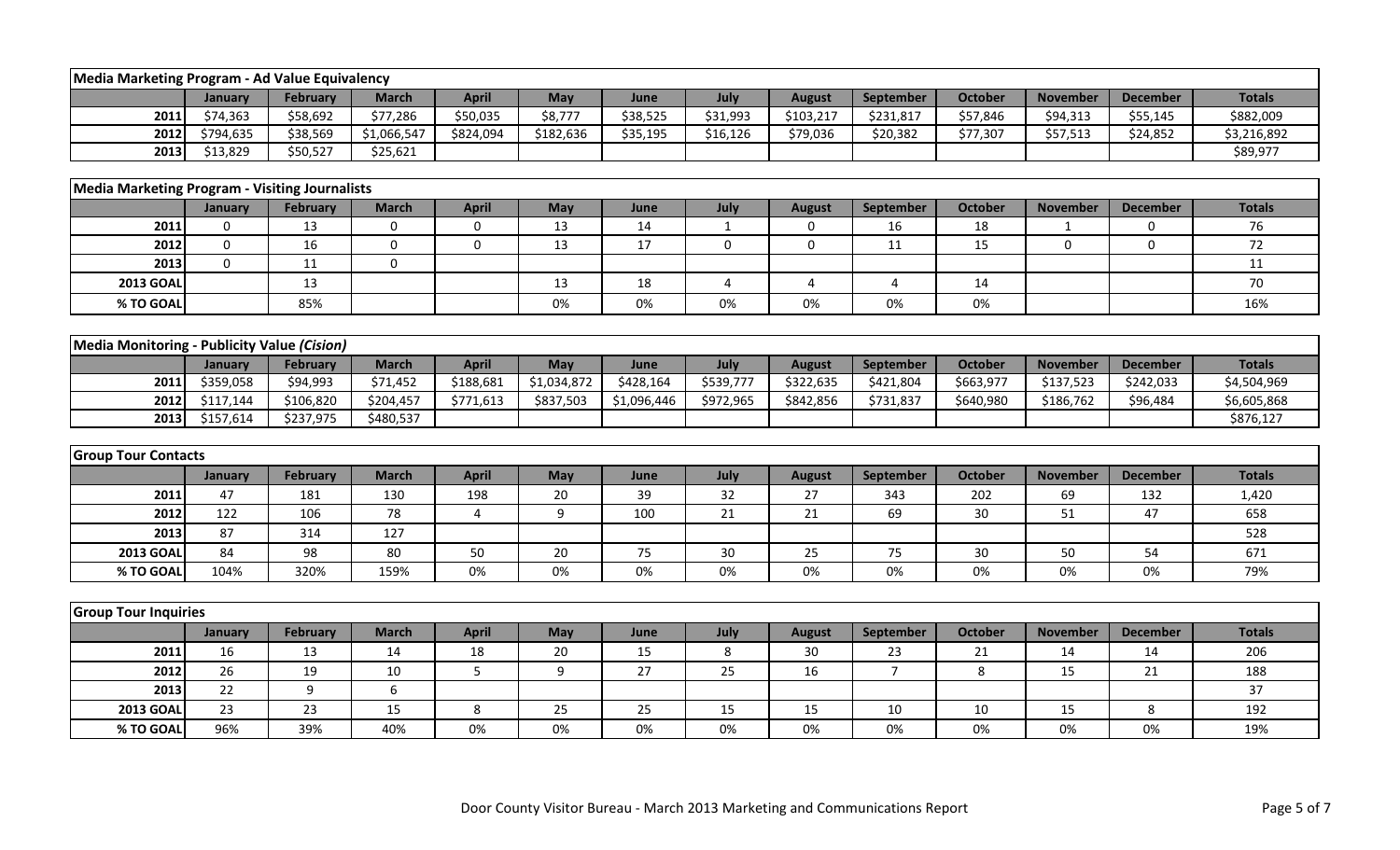| Meeting/Event Planner Contacts         |              |                 |              |              |              |              |             |               |              |                |                 |                 |                |
|----------------------------------------|--------------|-----------------|--------------|--------------|--------------|--------------|-------------|---------------|--------------|----------------|-----------------|-----------------|----------------|
|                                        | January      | <b>February</b> | <b>March</b> | <b>April</b> | May          | June         | July        | <b>August</b> | September    | <b>October</b> | <b>November</b> | <b>December</b> | <b>Totals</b>  |
| 2011                                   | 59           | 71              | 71           | 56           | 280          | 429          | 29          | 235           | 126          | 106            | 130             | 231             | 1,823          |
| 2012                                   | 115          | 45              | 52           | 30           | 214          | 30           | 55          | 95            | 74           | 114            | 73              | 117             | 1,014          |
| 2013                                   | 75           | 43              | 131          |              |              |              |             |               |              |                |                 |                 | 249            |
| <b>2013 GOAL</b>                       | 89           | 60              | 65           | 40           | 150          | 150          | 60          | 120           | 102          | 115            | 50              | 34              | 1,035          |
| % TO GOAL                              | 84%          | 72%             | 202%         | 0%           | 0%           | 0%           | 0%          | 0%            | 0%           | 0%             | 0%              | 0%              | 24%            |
|                                        |              |                 |              |              |              |              |             |               |              |                |                 |                 |                |
| <b>Meeting/Event Planner Inquiries</b> |              |                 |              |              |              |              |             |               |              |                |                 |                 |                |
|                                        | January      | February        | <b>March</b> | <b>April</b> | May          | June         | July        | <b>August</b> | September    | <b>October</b> | <b>November</b> | <b>December</b> | <b>Totals</b>  |
| 2011                                   | 43           | 39              | 47           | 33           | 69           | 51           | 43          | 82            | 48           | 48             | 43              | 38              | 584            |
| 2012                                   | 73           | 46              | 55           | 32           | 14           | 27           | 55          | 52            | 34           | 38             | 37              | 51              | 514            |
| 2013                                   | 67           | 43              | 37           |              |              |              |             |               |              |                |                 |                 | 147            |
| <b>2013 GOAL</b>                       | 59           | 44              | 53           | 34           | 35           | 30           | 50          | 65            | 38           | 44             | 40              | 33              | 525            |
| % TO GOAL                              | 114%         | 98%             | 70%          | 0%           | 0%           | 0%           | 0%          | 0%            | 0%           | 0%             | 0%              | 0%              | 28%            |
|                                        |              |                 |              |              |              |              |             |               |              |                |                 |                 |                |
| <b>Trade Show Participation</b>        |              |                 |              |              |              |              |             |               |              |                |                 |                 |                |
|                                        | January      | February        | <b>March</b> | <b>April</b> | May          | June         | July        | <b>August</b> | September    | <b>October</b> | <b>November</b> | <b>December</b> | <b>Totals</b>  |
| 2011                                   | $\mathbf 0$  | $\mathbf{1}$    | 2            | $\mathbf 0$  | $\mathbf 0$  | $\mathbf{1}$ | $\mathbf 0$ | $\mathbf 0$   | $\mathbf 0$  | $\overline{2}$ | $\mathbf{1}$    | $\mathbf 0$     | $\overline{7}$ |
| 2012                                   | $\mathbf{1}$ | 2               | $\Omega$     | $\mathbf 0$  | $\mathbf{0}$ | $\mathbf{1}$ | 0           | $\mathbf 0$   | $\mathbf{1}$ | 0              | $\Omega$        | $\Omega$        | 5              |
| 2013                                   | 1            | $\mathbf{1}$    | $\mathbf 0$  |              |              |              |             |               |              |                |                 |                 | $\overline{2}$ |
|                                        |              |                 |              |              |              |              |             |               |              |                |                 |                 |                |
| Door County Welcome Center - Visitors  |              |                 |              |              |              |              |             |               |              |                |                 |                 |                |
|                                        | January      | <b>February</b> | <b>March</b> | <b>April</b> | May          | June         | July        | <b>August</b> | September    | <b>October</b> | <b>November</b> | <b>December</b> | <b>Totals</b>  |
| 2011                                   | 772          | 850             | 1,053        | 1,220        | 5,415        | 7,704        | 13,323      | 12,849        | 8,813        | 8,091          | 1,219           | 1,160           | 62,469         |
| 2012                                   | 778          | 1,140           | 1,694        | 1,992        | 5,154        | 9,134        | 12,928      | 10,888        | 8,780        | 6,294          | 1,257           | 973             | 61,012         |
| 2013                                   | 613          | 1,057           | 1,258        |              |              |              |             |               |              |                |                 |                 | 2,928          |